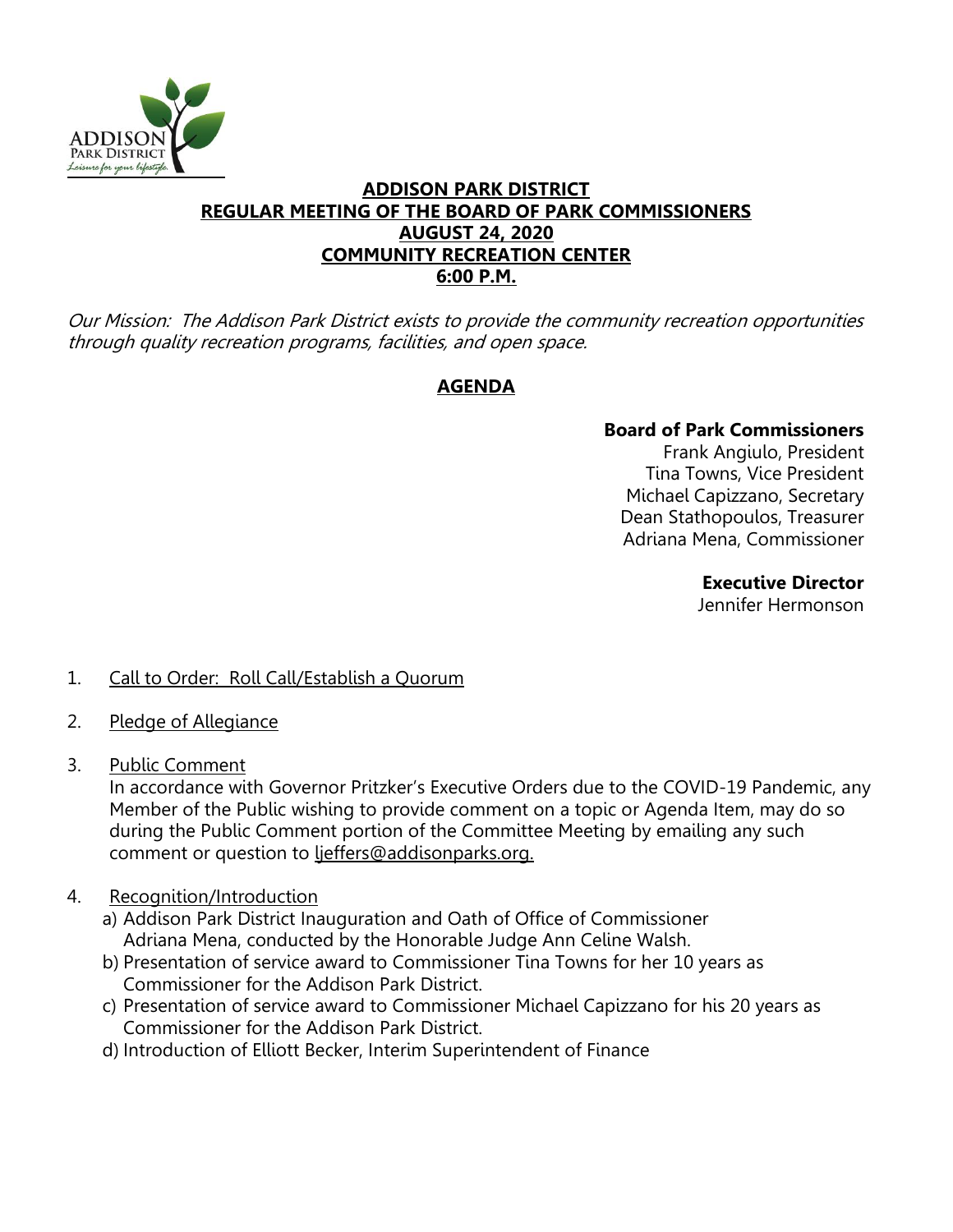## 5. \*Unfinished Business

- a) Consideration AN ORDINANCE 20-05 providing for the issue of not to exceed \$1,490,000 General Obligation Limited Tax Park Bonds, Series 2020A, for the payment of land condemned or purchased for parks, for the building, maintaining, improving and protecting of the same and the existing land and facilities of said Park District and for the payment of the expenses incident thereto and to provide the revenue source for the payment of certain outstanding obligations of said Park District, providing for the levy of a direct annual tax to pay the principal and interest on said bonds, and authorizing the sale of said bonds to the purchaser thereof. **A motion to approve is requested.**
- 6. \*Finance Report
	- a) Presentation of Annual Audit Representatives from the audit firm of Selden Fox Ltd., will be in attendance to review the annual financial report for the year ended April 30, 2020
	- b) June 1 June 30, 2020 Account Payables in the amount of \$636,162.86 Account payables includes checks, refunds, purchase card (p-card) and payroll expenses
	- c) July 1 July 31, 2020 Account Payables in the amount of \$616,179.90 Account payables includes checks, refunds, purchase card (p-card) and payroll expenses
- 7. \*Policy & Planning Report a) Resolution 20-R-03 CARE ACT Covid-19 Reimbursement

# 8. \*Consent Agenda **(Board Action)**:

- a) Meeting Minutes from the Regular Board Meeting on June 22, 2020.
- b) Accounts Payable for June 1, 2020 through June 30, 2020 in the amount of \$636,162.86.
- c) Accounts Payable for July 1, 2020 through July 31, 2020 in the amount of \$616,179.90
- d) Cricket Agreement
- e) Ordinance 20-04 Surplus Items Recreation & Parks
- f) Disclosure Compliance Policy
- g) Bond-Post-Issuance Compliance Policy
- 9. Department Reports (Information Only):
	- a) Business Department
	- b) Parks & Planning Department
	- c) Recreation Department
- 10. Director Report & Commissioner Comments (Information Only):
	- a) Executive Director Report
	- b) Commissioner Comments
- 11. Executive Session:
	- a) Possible Litigation pursuant to 5 ILCS 120/2(C)(11)
	- b) Personnel pursuant to 5 ILCS 120/2(C)(1)
	- c) Land Acquisition pursuant to 5 ILCS 120/2(C)(5)